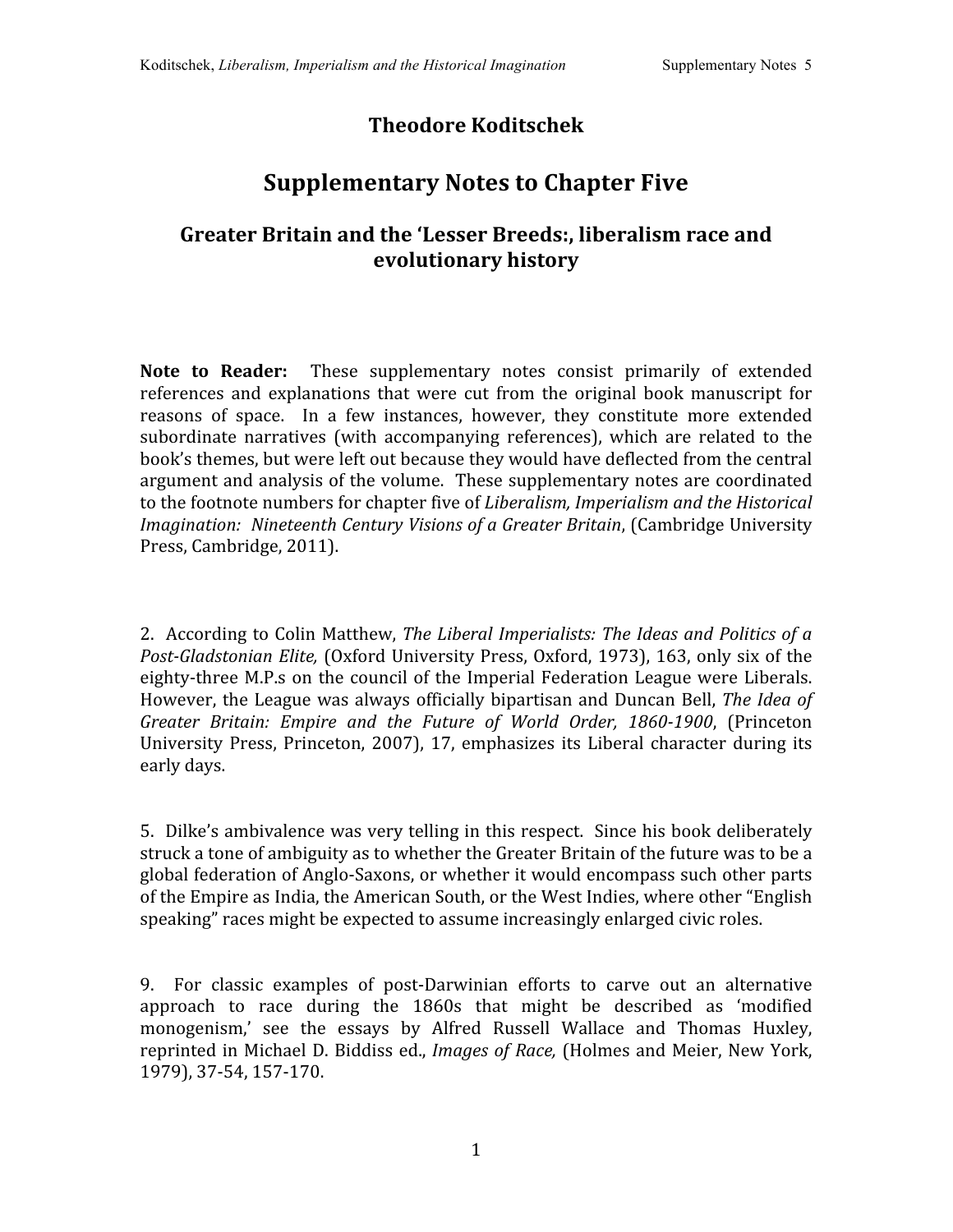12. Though
Froude's
proposal
was
explicitly
aimed
at
Black
tribesmen,
he
pointed out that the "law may be general and apply equally to whites and blacks." "The apprentice
system,"
he
further
noted,
"was
the
old
education
of
the
English
nation under which we grew to be what we are." Similarly, Froude thought, that racial exclusions in the franchise ought to be cast in an ostensibly race-neutral way. Froude to Carnarvon, British Library, London, Add Mss 60798, 12/1/1875, Pg. 13.

22. Froude also used the family metaphor on occasion, but it was always in the context of advocating 'tough love.' "Wait I am told till the Kaffirs discover for themselves the superiority of the white mans ways of life," he replied to those who counseled kindness to the savage. "Wait you may as well say to educate your son till he has discovered for himself the difference between a noun and a verb the beauty of a mathematical demonstration and the superiority of industry over idleness. Industry is the ABC of education – but the first step taken in it is always an unwilling one."

Froude
to
Carnarvon,
12/1/1875.

25. The most prominent advocate of neo‐Lamarckism in Victorian Britain was Herbert
Spencer, "The
Inadequacy
of
Natural
Selection," *Contemporary
Review*,
43, (1893), 743‐60. Derek Freeman and his critics, "The Evolutionary Theories of Charles
Darwin
and
Herbert
Spencer," *Current
Anthropology,* 15/3,
(1974),
211‐37 examine the differences and similarities between Darwin and Spencer on the mechanisms of inheritance. Lamarkism is placed in its long historical context by Conway
Zirckle,
"The
Early
Idea
of
the
Inheritance
of
Acquired
Characteristics
and Pangenesis," Transactions N.S. XXXV, Pt. II, (American Philosophical Society, Philadelphia, 1946); Loren Eisley, *Darwin's Century*, (Doubleday, Garden City, 1961), 175‐204;
George
Stocking, *Race,
Culture
and
Evolution*,
(New
York,
1968),
234‐69; Adrian Desmond and James Moore, *Darwin: The Life of a Tormented Evolutionist*, (Times,
Warner,
New York, 1991), 24‐2, 120‐4, 139, 531‐2, 617‐20, 632. For
the continued vogue of Lamarckism, even after the Darwinian revolution, see Peter Bowler, The Eclipse of Darwinism: Anti-Darwinian Evolution Theories in the Decades Around 1900, (Johns Hopkins University Press, Baltimore, 1983), 38-106.

27. It will be recalled from chapter four, *infra*, that Froude thought the process of civilizing West Indian Negroes would take more than a century, and that it had taken Anglo-Saxons over a thousand vears to achieve modern civilization on their own.

28. But
see
also
Douglas
Lorimer, *Colour
Class
and
the
Victorians;
English
Attitudes*  to the Negro in the Mid Nineteenth Century, (Leicester University Press, 1978), 15-16,
who
argues
that
the
new
racism
was
not
so much
the
result
of
scientific
theories, or imperial challenges, but rather
the consequence of changing social relations at home.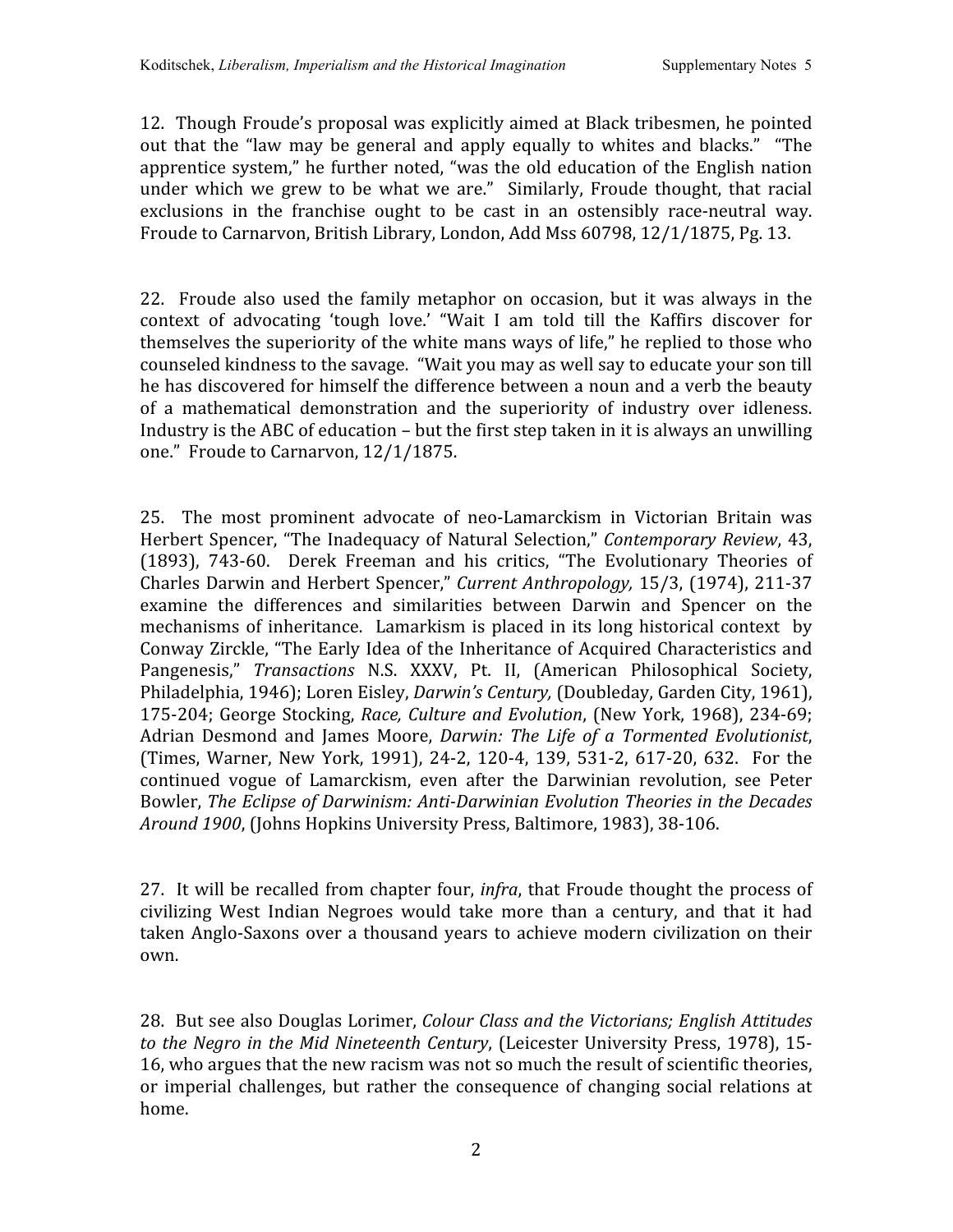38. The
indenture system, as
practiced
in
India,
had already revealed a shocking pattern
of
abuse. "Some
of
the
officers
and sailors"
in
immigrant
ships
"hardly
seem to regard coloured passengers in the same light as those who are white." George Campbell, *The
British
Empire*,
(London,
1887),
152. Although
Campbell
contended that "Indian immigrants after their indentures should be entitled to all the privileges of free British subjects, independent of race or colour" his argument implied that they would continue to be marked by their servile history, and would: "be at least as free
as
in
India."

Campbell, *British
Empire*,
155.

40. During
his
time as
Lt.
Governor
of
Bengal
(1868‐70),
Campbell specified
that Bengali candidates for government positions had not only to sit the exam that tested their intellect, they had also to produce a medical certificate, and demonstrate that they
could
ride
a
horse
for
twelve
miles,
at
a
fast
pace,
George
Campbell, *Memoirs
of*  my Indian Career, 2 vols. (London, 1893), II, 266-7

41. "My own opinion has been that an entirely free press is inconsistent with a despotic form of government, even if it be a paternal despotism. In such circumstances press writers are always inclined to be 'agin' the government, and there
is
no
opposing
press
to
answer
them. No
doubt,
criticism
is
useful
in
bringing abuses to light, but a government whose position largely depends on the sort of moral force due to a belief in its unassailable power, can hardly afford to be constantly held up to the ridicule of its subjects." Campbell concludes however by observing that prosecutions for libel should be applied sparingly, since they often result in giving the libeler even greater notoriety. Campbell, *Indian Career*, II, 314. Campbell's
reluctance
to
promote
qualified
Bengalis
to
responsible
positions
in
the service also caused bad blood with the Calcutta bhadralok. I.N.Gupta, *Life and Work of
Romesh
Chunder
Dutt*, *CIE*(London,
1911),
6‐8.

42. "As long as the British Government is in the eyes of the natives a great mysterious power, in whose overwhelming strength and energy they believe, its weakest representative is clothed with immense power, and we do not require a large army." Campbell, *British Empire*, 73. But the bhadralok did not challenge either the government or the army. Their goals were to run the first, and control the second. Campbell's worry was less with the integrity of Greater Britain than with the
status
of
his
own
class
of
professional
administrators,
who
owed
their
positions to racial 'prestige'. "If you succeed in inspiring me with the idea that you are stronger than I am, you exercise prestige over me," Campbell wrote. "When the people see and hear that Government [the Anglo-run Raj] abused and derided and misrepresented," he cautioned, "when all that happens to its disadvantage (and unfortunately
a
good
many
such
things
do
happen)
is
paraded
and
made
the
most of, that kind of prestige must be very much weakened. Nowadays the educated natives are becoming so many missionaries of these ideas to the classes, which are not themselves educated." Campbell, *British Empire*, 73-4. Without going quite so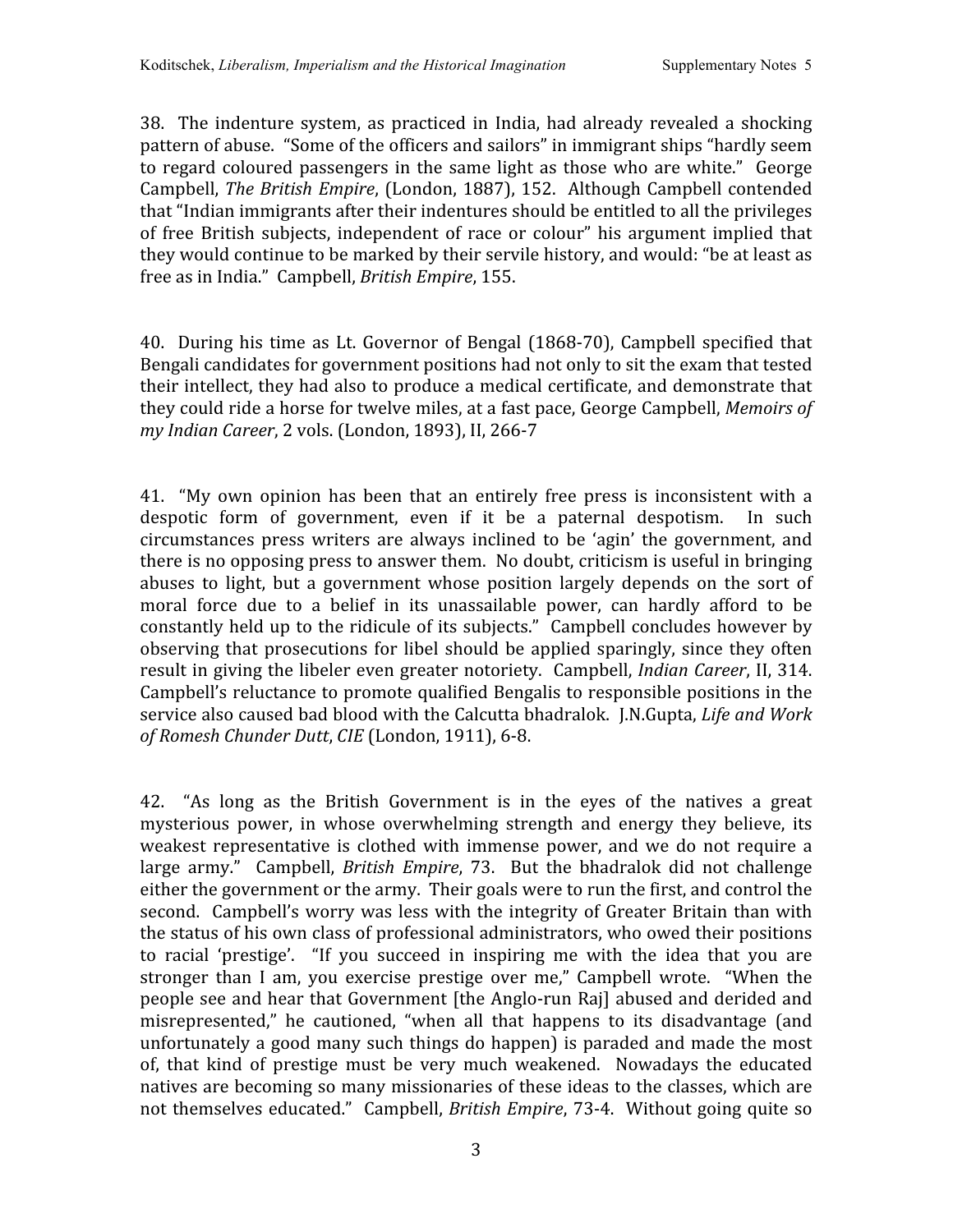far as to support government censorship of the media, Campbell wrote; "With an absolute
Government
we
have
imported
into
India
the
utmost
freedom
of
writing and
speaking
which
prevails
in
England,
only
a
good
deal
more
so,
for
that
freedom is not subject to the same restraints which we have in England. It is more like the freedom which prevails in Ireland when there are no special laws in force. There must be friction when absolute and ultra-free institutions are thus brought into contact."

Campbell, *British
Empire*,
73‐4.

43. Campbell
himself
became
friends
with
Maine
when
they
were
both
in
Calcutta between 1862 and 1867. "I think his intellect," Campbell avowed, "was upon the whole the most acute of any with whom I had familiar conversation." *Indian Career*, II,
96.

45. Without
disputing
the
importance
of
philology
and
post‐utilitarianism,
it
should be
noted
that
Maine
himself
drew
the
geological
analogy
in *Ancient
Law*,
when
he noted that "these rudimentary ideas [ancient laws] are to the jurist what the primary crusts of the earth are to the geologist." Henry Maine, Ancient Law: Its Connection with the Early History of Society and its Relation to Modern Ideas, [1861] (n.p., 1986), 2. If this betrays no direct influence from the recently published Darwin, there is good reason to think that Darwinism did have an impact on Maine in later years. As a close friend of Francis Galton, he was certainly exposed to Darwinian thinking and, by the time he wrote *Village Communities*, he was using Darwinian language in his own works. See Henry Maine, Village Communities and Miscellanies, (Henry Holt, New York, [1871], 1876), 226; Henry Maine, "South Slavonians and Rajpoots," The Nineteenth Century, 2/10, (December, 1877), 812; as well as George Feaver, *From Status to Contract: A Biography of Sir Henry Maine, 18221888*,
(London,
1969),
136‐48.

The
analogy
with
Darwin
was
drawn
by
many
of
Maine's readers. Leslie
Stephen, for one, described him as the socio-historical analogue to the founding father of 'The Origin of Species' having "introduced a correlative method into the history of institutions." Dictionary of National Biography, 22 vols. (London and New York, 1908‐9), XII, 790. John Fiske, a Harvard historian, waxed even more eloquent, announcing
to
his
fiancé
that
he
had
read
the
book
in
one
sitting
and
"entered
upon a new Epoch of my life!" "No novel ever enchained me more. I consider it almost next to Spencer. It has thrown all my ideas of law into a definite shape. It has suggested to me many new and startling views of social progress. ... O my dear! ... there is nothing in this world like SCIENCE, nothing as divine as the life of a scholar." Quoted
in
Feaver, *Status
to
Contract*,
44.

47. For general discussions of Aryanism as a British imperial ideology in the nineteenth century see
Joan
Leopold,
"British
Applications
of
the
Aryan
Theory
of Race
to
India,
1850
‐1870," *English
Historical
Review*,
XXXIX,
352
(July,
1974),
578‐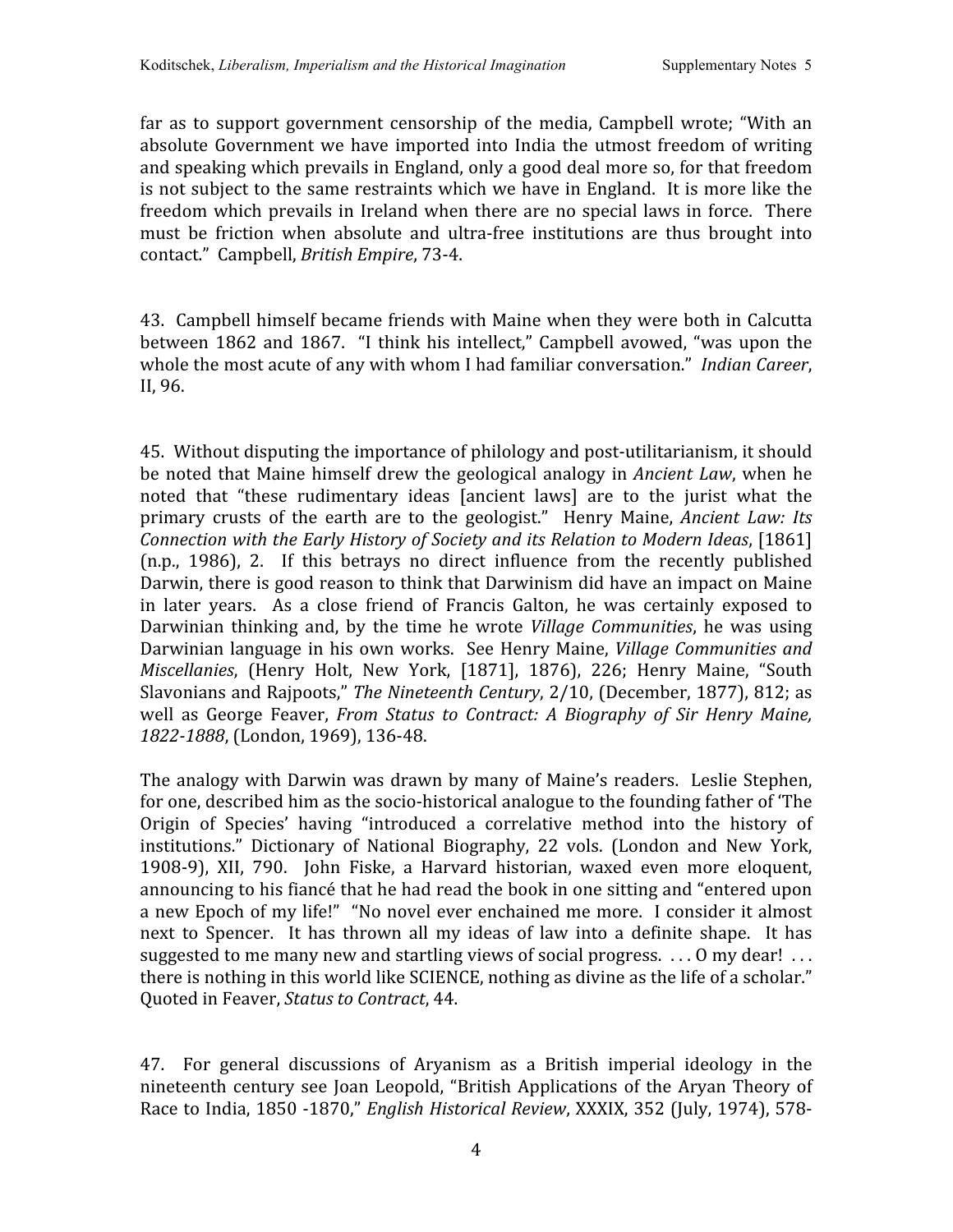603;
Thomas
Trautmann, *Aryans and
British
India*,
(University of California
Press, Berkeley, 1997); Tony Ballantyne, Orientalism and Race: Arvanism and the British *Empire*, (Palgrave, New York, 2002). Given the publishing priority of Maine over Lubbock, one might ask if the direction of the influence might have run in that way. I know of no evidence that Lubbock saw the similarities between his work and what Maine would retrospectively call "the comparative method," although eventually both
men
became
familiar
with
one
another's
writings.

48. Though
Maine's
social
theory
centers
on
an
analysis
of
the
role
of
progress
as solvent of tradition, he has remarkably little to say about the original source of that progress. Indeed,
in
his
Rede
Lecture
of
1875,
he
indicates
that,
with
the
exception of
the
ancient
Greeks,
no
other
culture
(including
his
own)
would
have
broken
out
of primitive traditionalism by themselves. In this scenario, primitive society is depicted as the ground of a Darwinian struggle, not between individuals, but between primordial 'status' based groups. "Each fierce little community is perpetually at war with its neighbor, tribe with tribe, village with village." But even amidst all this cruelty and carnage the 'status' groups are internally harmonious, ordered
by
the
presumption
that
members
"believed
themselves
to
be
kinsmen
in the most literal sense of the word." It was only with the Greeks that the dynamic of progress
enters
in, catapulting
the
Darwinian struggle
onto a completely
different ground. "Not
one
of
those
intellectual
excellences
which we
regard
as
characteristic of the great progressive races of the world – not the law of the Romans, nor the philosophy
and
sagacity
of
the
Germans,
not
the
luminous
order
of
the
French,
not the
political
aptitude
of
the
English,
not
that
insight
into
physical
nature
to
which
all races
have
contributed
– would
apparently
have
come
into
existence
if
those
races had been left to themselves. To one small people, in its original seat no more than a handsbreadth of territory, it was given to create the principle of Progress. ... That people was the Greek. Except the blind forces of nature, nothing moves in this world which is not Greek in its origin." Maine, *Village Communities*, 238.

50. It
is
worth
quoting
Maine's
general
argument
at
length. "The
movement
of
the progressive
societies
has
been
uniform
in
one
respect. Through
all
its
course
it
has been
distinguished
by
the
gradual
dissolution
of
family
dependency,
and
the
growth of individual obligation in its place. The Individual is steadily substituted for the Family, as the unit of which the civil laws take account. The advance has been accomplished at varying rates of celerity, and there are societies, not absolutely stationary in which the collapse of the ancient organization can only be perceived by careful study of the phenomena they present. But, whatever its pace, the change has not been subject to reaction or recoil, and apparent retardations will be found to have been occasioned by the absorption of archaic ideas from some entirely foreign source." "Nor is it difficult to see what is the tie between man and man which replaces
by
degrees
those
forms
of
reciprocity
in
rights
and
duties
which
have
their origin in the Family. It is Contract. Starting, as from one terminus of history, from a condition
of
society
in
which
all
relations
of
Persons
are
summed
up
in
the
relations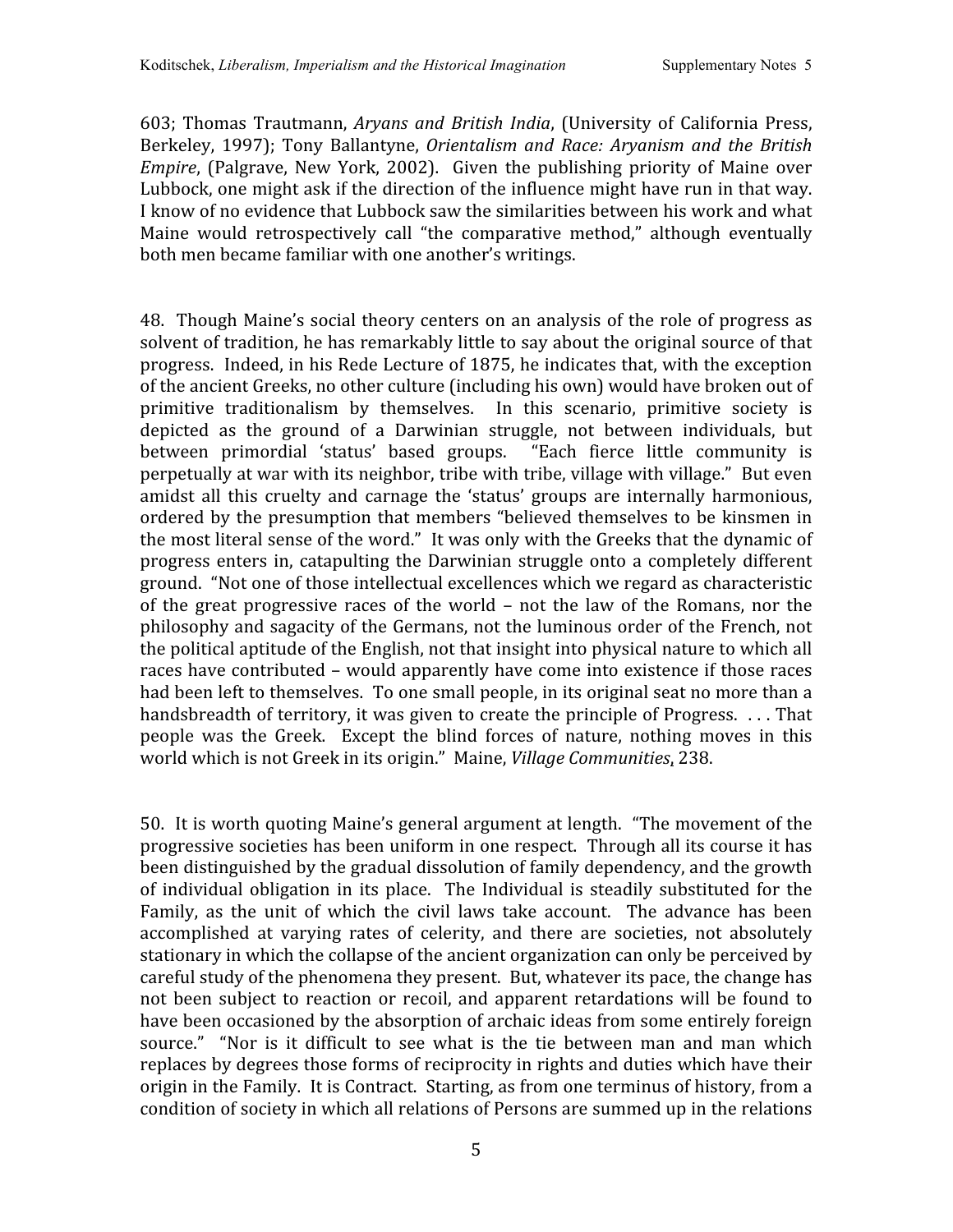of
Family,
we
seem
to
have
steadily
moved
towards
a
phase
of
social
order
in
which all
these
relations
arise
from
the
free
agreement
of
Individuals. In
Western
Europe, the progress achieved in this direction has been considerable. Thus the status of the Slave has disappeared – it has been superseded by contractual relation of the servant to his master. The status of Female under tutelage, if the tutelage be understood of persons other than her husband, has also ceased to exist; from her coming of age to her marriage all the relations she may form are relations of contract. So too, the status of Son under power has no true place in the law of modern
European
societies."

.
.
.

"The
word
Status
may
be
usefully
employed
to
construct
a
formula
expressing
the law of progress thus indicated, which, whatever be its value, seems to me sufficiently ascertained. All the forms of Status taken notice of in the Law of Persons were derived from, and to some extent are still coloured by, the powers and privileges
anciently
residing
in
the
Family. If
then
we
employ
Status,
agreeably
with the
usage
of
the
best
writers,
to signify
those
personal conditions
only, and avoid applying the term to such conditions as are the immediate or remote result of agreement,
we
may
say
that
the
movement
of
the
progressive
societies
has
hitherto been
a
movement *from
Status
to
Contract*."

Maine, *Ancient
Law,* 139‐41.

52. The
contemporary
perception
that
Indian
peasants
were
exceptionally
stressed during the later Victorian period runs counter to the findings of recent historians, who have seen the period 1865-90 as a period of economic recovery in India, when agrarian incomes rose, and relative prosperity returned the countryside. Maine and the Anglo‐Indians were inclined to focus on the dark side of the equation, envisioning the danger of agrarian revolt at every turn. C.A. Bayly, *Indian Society* and the Making of the British Empire, (Cambridge University Press, Cambridge, 1988), 136-50,155-68, 197-9. Also see the contributions of G. Johnson and C.A. Bayly to A. Diamond ed., The Victorian Achievement of Sir Henry Maine: A Centennial *Reappraisal*,
(Cambridge,
1991),
376‐97.

54.
If
these
arguments succeeded
in
persuading
other
policy‐makers, it
was
partly because
of
the
lucidity
with
which
they
were
presented,
but
also
because
they
came at a propitious moment, when ideas were changing among the metropolitan intelligentsia. At the same time, conditions in India were perceived as posing intractable
challenges
– peasant
indebtedness,
planter
exploitation,
and
the
erosion of
popular
deference
– that
caused
the
authorities
to
reconsider
the
earlier
Liberal orthodox view. No less a figure than John Stuart Mill -- who had formerly canonized Ricardian
economics
in
his *Principles
of
Political
Economy* (1848)
‐‐ was
persuaded by his own engagement with Indian policy that private property might be inappropriate for peasant societies like India or Ireland. In such places, the laws of supply and demand were not the sole regulators of rents, prices and wages, and a moral
element
had
to
be
added
to
temper
the
primacy
of *homo economicus* in
the official point of view. See John Stuart Mill, *Essays on England*, *Ireland and the*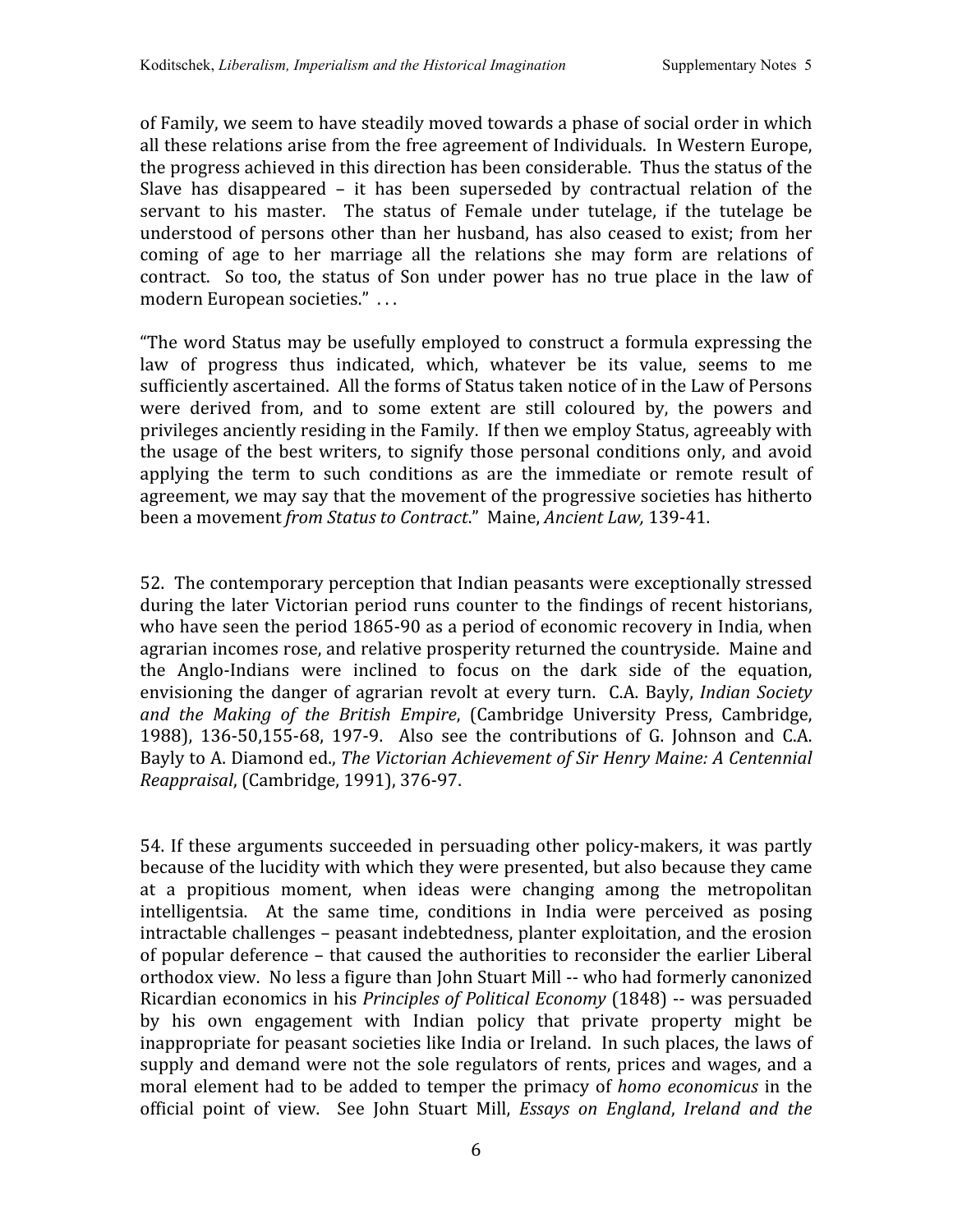*Empire*, (University of Toronto Press, Toronto, 1982). For further analysis of Maine's contribution to this discussion see Karuna Mantena, "Law and 'Tradition': Henry Maine and the Theoretical Origins of Indirect Rule," in Andrew Lewis and Michael Lobban eds., *Law and History*, VI (Oxford, 2004), 159-88, and Sandra den Otter, "The Political Economy of Empire: Freedom of Contract and 'Commercial Civilization' in Colonial India." in Martin Daunton and Frank Trentmann eds., *Worlds of Political Economy: Knowledge and Power in the Nineteenth and Twentieth Centuries*,
(London,
2004),
69‐94.

55. Maine
seems
to
have
visited
only
a
handful
of
actual
villages,
which
may
have been atypical, as B.H. Baden Powell pointed out. B.H. Baden Powell, The Indian Village Community, (Longmans, London, 1896). See also Ronald Inden, *Imagining* India, (Blackwell, Oxford, 1990), 131-161. Nevertheless, it was Maine who introduced the notion to the British reading public that the Indian Village was a living fossil of the original Aryan ur-community, which exhibited striking similarities with the ancient Teutonic mark that "were much too strong and numerous
to
be
accidental."

Maine, *Village
Communities*,
12.

56. In *Village Communities*, 13-4, Maine claims that "each individual in India is a slave to the customs of the group to which he belongs." However he also recognizes that this 'slavery' to the group was rapidly coming to an end. "In modern India, the growth of wealth has greatly stimulated the spirit of individualism; buyers and sellers alike become impatient of the necessity for obtaining the consent of the villagers to their bargain." This pattern replicated the same one that had already played
itself
out
in
the
history
of
the
west. In
the
west,
however,
Maine
noted
that this process of individuation had played itself out very slowly, leading eventually to changes
of
the
law
that reduced
the regulatory
inertia
of status
and
increased
the scope for contract. In the end "even jurisprudence itself cannot escape the great law of evolution." M.E. Grant Duff, Sir Henry Maine: A Brief Memoir of his Life, (New York, 1892),
59‐60.

59. "Everyone
who
has
used
his
eyes
in
India,"
warns
Maine
more
typically,
"will
be on
his
guard
against
certain
extravagances
of
the
modern
theory
of
Race." The
great physical diversity of India attested to "the power of absorption which the village may from many indications be inferred to have possessed." Maine, *Village Communities*,
128.

60. Maine did not object to
"a Bengal Legislative Council half‐filled with Bengal civilians
and
educated
Bengal
Natives,"
appointed
by
the
British
"to
legislate
for
that ... wealthy and civilized province." Such people however were unfit to govern the vast expanse of rural India, which was still too deeply sunk in the anonymity of 'status' to be represented by anyone but the British *ultra-Patria Potestas*, *i.e.* himself.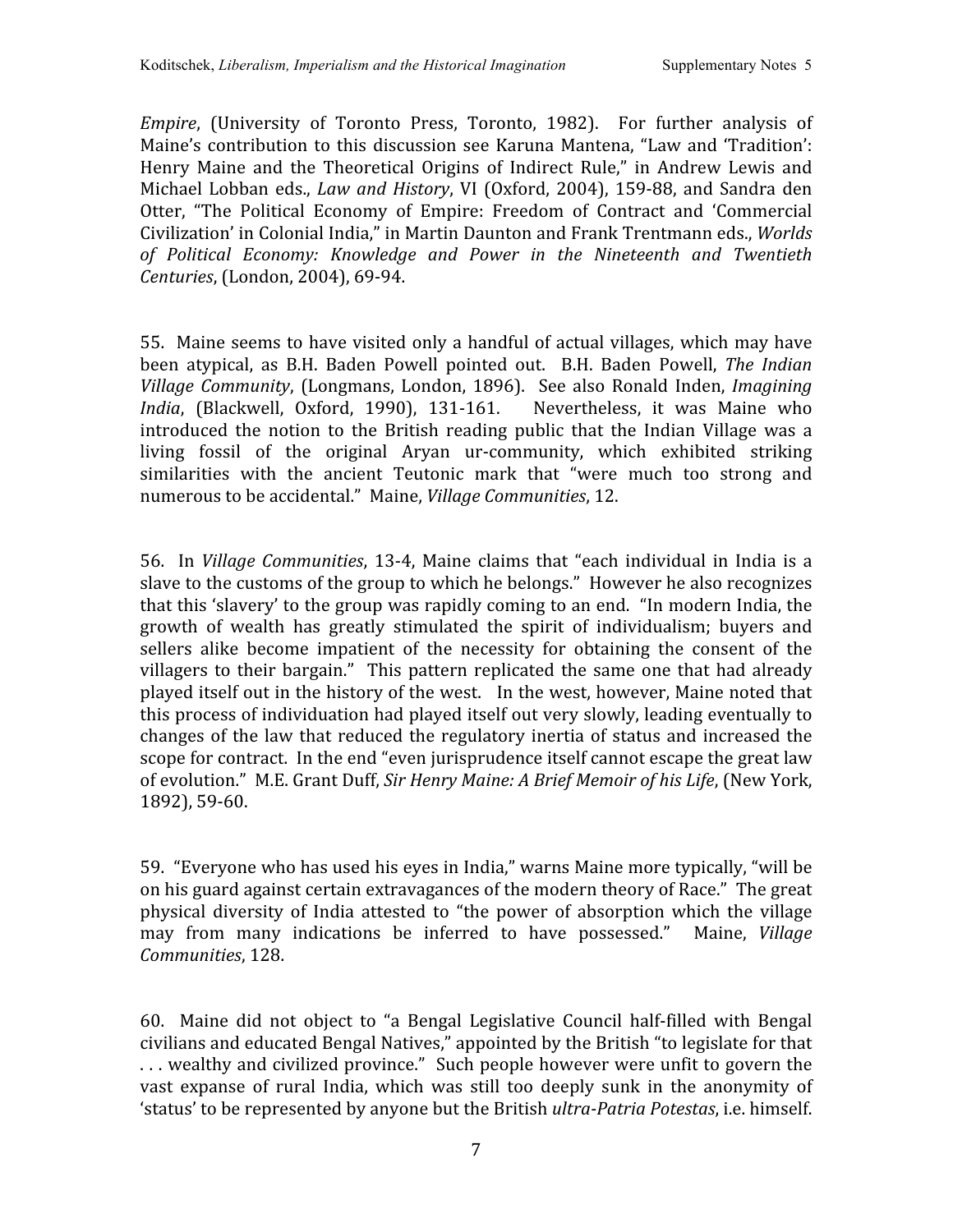Quoted in Duff, *Maine*, 40. Yet Maine's categorical refusal to let India be represented by educated Indians got him into trouble with his own categories. In 1866, the Supreme
Legislative
Council
was
considering
a
relatively
mild
proposal
to
limit
the most
extreme
and
egregious
instances
of
polygamy. Maine
alone
among
the
Britons on this body, refused to dismiss this proposal out of hand as a threat to social stability. He was all for delaying the day when women and non-European men would enter the realms of self-determining 'contract', but rampant polygamy did not merely delay this outcome. It brought any possibility of future improvement to an end. "Polygamy proceeds upon and assumes not only the debasement of half the Hindu race, the women, but their complete incapacity for improvement." A few Bengali
men
had
confidentially
told
him
that
all
private
efforts
at
female
education ground to a halt the minute a second wife entered the joint‐family compound. Failure to act would be "a complete abnegation of any theory upon which the existence of our Empire can be justified." Maine's only objection to the bill under consideration was that it had been drafted by an Indian liberal member of the Council. The proposal should be watered down and its provenance covered up. If it were presented as a moderate British measure for incremental regulation of a stillsanctioned institution, the Indian populace would be more likely to accept it than if it came under the reforming banner of a native elite. India Office Minute, 10/14, 1866.

61. A graduate in Bengal "may be a young man who has an unpleasantly good opinion of himself," Maine opined, while acknowledging that "he has really proved that
he
possesses
a
considerable
amount
of
genuine
knowledge."

Duff, *Maine*,
388.

65. In
the
Raj
of
his
own
day,
Dutt
expressed
qualified
support
for
the
educational policies
of
George
Campbell,
which
prioritized
vernacular
education
for
the
masses, and
which,
Dutt
hoped,
would
embolden
the
ryot
to
stand
up
for
his
rights. Pauline Rule, The Pursuit of Progress: A Study of the Intellectual Development of Romesh *Chunder
Dutt*, *18481888*,
(Calcutta,
1977),
46‐55.

66. Working from
the foundations of
Buckle's climate
theory,
Dutt developed an embryonic sketch of what might, in a more supportive intellectual environment, have become an entirely new evolutionary theory of his own, in which racial determinism would be explicitly refuted. The backwardness of the Bengali masses was not a sign of racial inferiority, or even of evolutionary delay, Dutt argued, in his sketch for such a work. On the contrary, it was a functionally adaptive response to a tropical,
torrential
environment
that
fostered
lassitude,
early
marriage,
low
caloric intake and fatalistic passivity. To gain some distance from the freighted Anglo-Indian comparison, he began his own comparative ethnology with a discussion of the Americas; two continents that had been recently populated by a single race. Since
there
was
little
racial
difference
between
the
Red
Indian
of
the
United
States, Arctic Eskimo, the Aztec, or Incan, their cultural differences were attributable to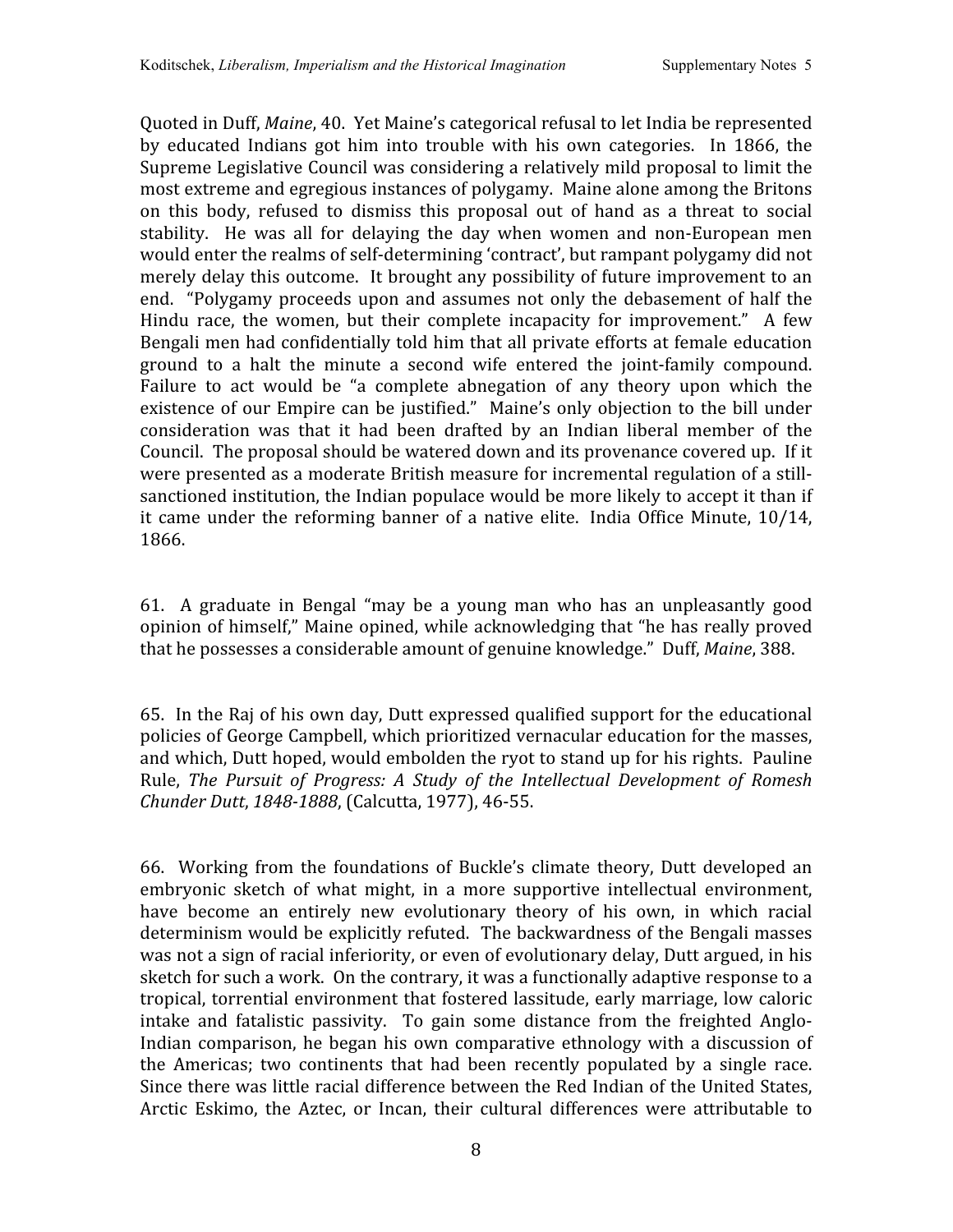climate
and
other
environmental
factors. It
was
no
accident,
Dutt
contended,
that there were striking parallels between Aztec, Egyptian and Bengali society, since each developed around an alluvial plain, situated between 10° and 30° latitude. Such environments fostered fertile agriculture and early civilization, but also degeneration into political despotism, overpopulation and fatalistic passivity. R.C. Dutt,
"Modern
Researches
into
the
Origin
and
Early
Phases
of
Civilization," *Calcutta Review*,
LXXV
(1882),
132‐151;
R.C.
Dutt,
"Progress
in
India," *Calcutta
Review*,
CXCIX (1895)
121‐32;
Rule, *Pursuit
of
Progress*,
94.

74. Stubbs
put
it
best;
"Great
men
may
forestall
or
delay
such
critical
changes;
the greatest men aspire to guide nations through them; sometimes great men seem to be created by or for such conjunctures; and without a careful examination of the lives of such men, history cannot be written. But they do not create the conjunctures: and the history which searches no deeper is manifestly incomplete... . In a very comprehensive summary of the drama, even the great works of Henry II and
Edward
I
appear
as
secondary
influences." William
Stubbs, *The
Constitutional*  History of England, 3 vols. [1874, 1875, 1878], I,II, 3<sup>rd</sup> edn. (Oxford, 1880); III, 2<sup>nd</sup> edn.
(Oxford,
1878),
III,
501‐2.

76. In
Duncan
Bell's *Idea
of
Greater
Britain*,
the
Anglo‐Saxonist
conception
of
empire is
presented
as
largely
innocent
of
racial
supremacist
imputations. On
the
basis
of material in this chapter, I would argue that it entailed an exclusionary abjection of non Anglo‐Saxon peoples, whom the very terms of this discourse necessarily consigned
to
some
subordinate
place
on
a
hierarchy
of
'lesser
breeds'.

78. In fairness to Freeman, he added "I don't want to wallop anybody, even jews." W.R.W. Stephens, *Life and Letters of Edward A. Freeman*, 2 vols. (Macmillan, London, 1895),
II,
428. There
is
perhaps
an
element
of
self‐parody
in
such
comments,
which pepper
Freeman's
correspondence,
and
betray
the
impulse
of
a
provocateur. While a distinction needs to be made between private correspondence and published books, Christopher Parker, "The Failure of Liberal Racialism: The Racial Ideas of E.A. Freeman," *Historical Journal*, 24/4 (1981), 825-46, shows that many of Freeman's journalistic
writings
were
almost
as
virulently
racist
as
his
private
correspondence. Moreover, the fact that Freeman's letters were published only a few years after his death suggests that his biographer, W.R.W. Stephens did not think that there was anything untoward in the stream of racial invective "Jews", and "Niggers" that litter Freeman's
correspondence.

81. Along with the Greek Achaian League, Freeman ranks the United States as "the most perfect development of the federal principle which the world has ever seen." E.A.
Freeman, *The
History
of
the
Federal
Government*,
(London,
1863),
6. The
Greek city-state "gave the members of the ruling body (whether the whole people, or only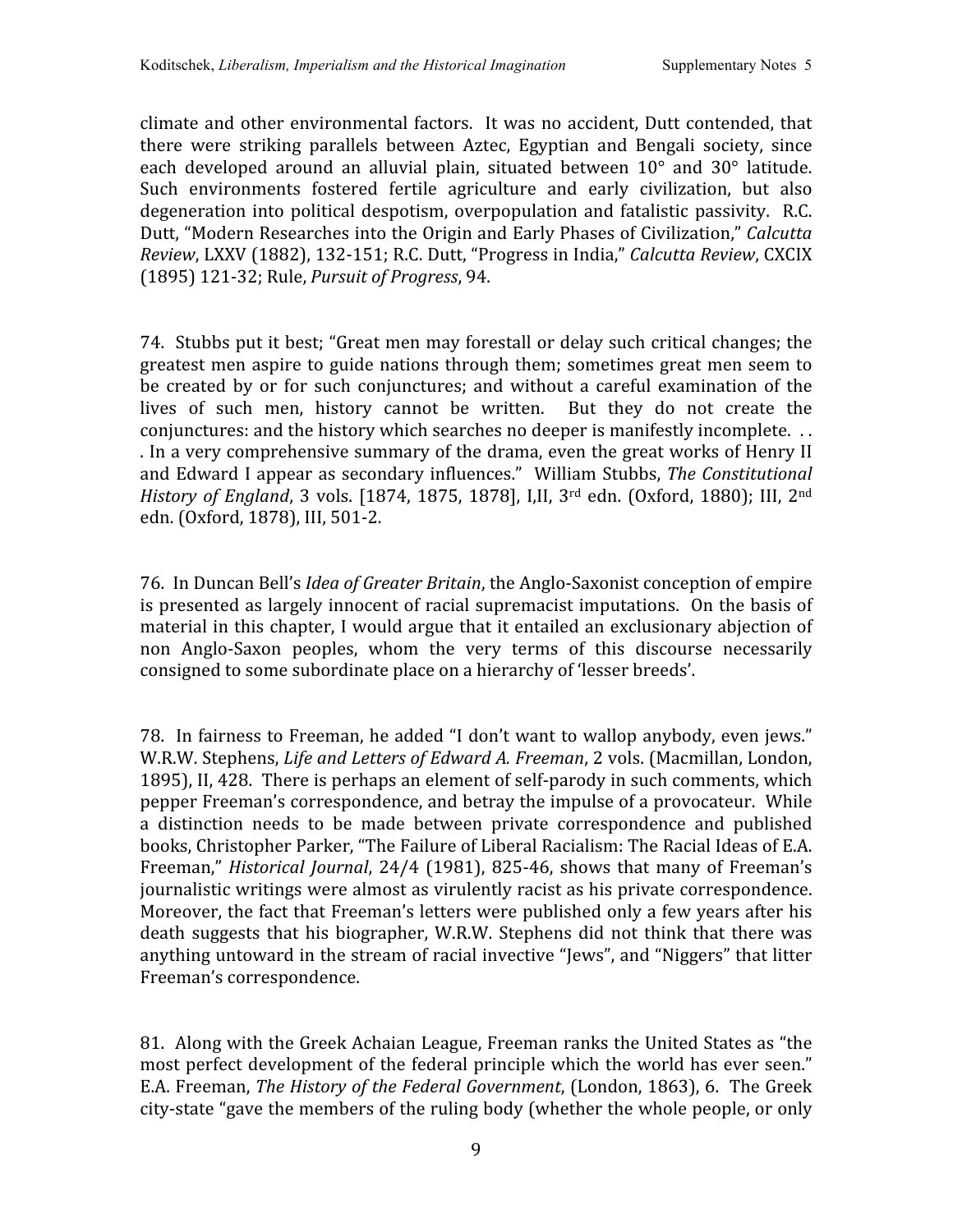a part of the people) such an apolitical education as no other political system can give." Freeman, *Federal
Government*,
47. "This
intensity
of
local
patriotism
is
closely connected with all that is noblest and all that is basest in the history of citycommonwealths." Freeman, *Federal
Government*,
50. Large,
unified
states
under
the direction of a monarch did not provide a favorable environment for civic freedom to take root. Federalism, however, was "a third system, intermediate between the two, borrowing something from each of them, and possessing many both of the merits and
the
faults
inherent
in
the
two." Freeman, *Federal
Government*,
89. The
United States
was
the
pre‐eminent
example
of
what
such
a
compromise
could
accomplish, and
Freeman
was
not
daunted
by
the
prospect
that
the
American
Civil
War
might reveal any inherent weakness in the federal idea. "The southern states have, in their very
secession
paid
the
highest
tribute
that
could
be
paid
to
the
general
principle
of federalism. They have seceded from one federal government only to set up another."

Freeman, *Federal
Government*,
74.

82. In Federal Government, using the Swiss as an example, Freeman briefly entertains
the
possibility
that
the
federal
principle
can
be
applied
to
bring
union
to an ethnically and racially polyglot polity. "Under the Federal system, the catholic and the protestant, the aristocrat and the democrat can meet side by side as free and equal confederates . . . The Federal system, in short, has here, out of the most discordant ethnological, political and religious elements, raised up an artificial nation,
full
of
as
true
and
heroic
national
feeling
as
ever
animated
any
people
of
the most
un‐mixed
blood." In
the
preface
to
the
first
volume
of
his/
E.A.
Freeman, *The*  History of the Norman Conquest of England, 5 vols. (Oxford, 1867-78); I, II, 3<sup>rd</sup> edn. (Oxford, 1877); III, IV,  $2<sup>nd</sup>$  edn. (Oxford, 1875, 1876), xiv, Freeman implies that he abandoned a projected history of the medieval German Confederation because Bismarck's program of national unification was rendering it a dead-end as historical teleology, and demonstrating that federation was not the destiny of the Germanic race. Six years later, in *Comparative Politics*, Freeman explicitly retracted the claim that federalism could form the basis for a viable modern state. In contrast to the fissiparous Greeks, "The Teuton passed from the tribal stage, without ever going through the city stage at all." The result was a unified nation-state. E.A. Freeman, *Comparative
Politics*,
(London,
1873),
65.

84. "Our
forefathers
appeared
in
the
Isle
of
Britain
purely
as
destroyers;
nowhere else in Western Europe were the existing men and the existing institutions so utterly swept away. The English wiped out everything Celtic and everything Roman." Freeman, Norman Conquest, I, 20. "We may now be thankful for the barbarism and ferocity of our forefathers," he concludes. "Had we stayed in our earlier land we should have remained undistinguished from the mass of Low Dutch kinfolk. ... As it was, we were a colony sent forth while our race was still in a state of healthy barbarism. We won a country for ourselves, and we grew up, a new people in a new land bringing with us ideas and principles common to us with the rest of our race...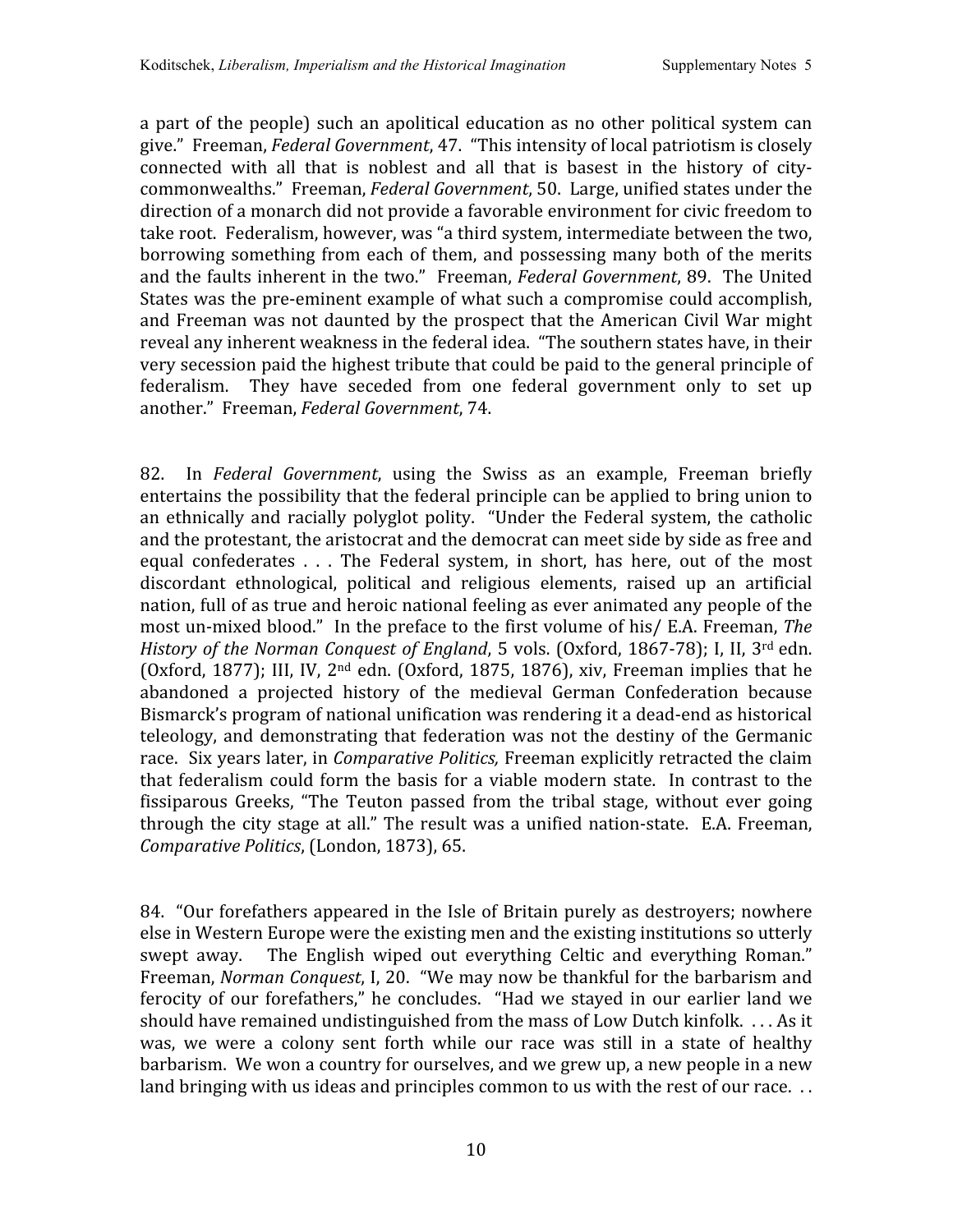. Severed from the old stock, and kept aloof from intermixture with any other . . . we developed
a
new
system
for
ourselves."

Freeman, *Norman
Conquest*,
I,
21.

85. "I cannot in this Chapter, lay claim to the same originality which I hope I may fairly claim in the narrative parts of this history. The early political and legal antiquities of England have been treated of by so many eminent writers that there is really little more to be done than to test their different views by the standards of inherent probability and of documentary evidence." Freeman particularly praises the works of Palgrave and Kemble, though "I cannot call myself an unreserved follower
of
either."

Freeman, *Norman
Conquest*,
I,
69.

88. Freeman is concerned to strike a balance between asserting that the germ of what would become the English Constitution was already present at the beginning of recorded history, and recording the ways in which this Constitution adapted to change.

90. "There
can
be
little
doubt
that
this
original
community
of
blood really
had
an important practical effect, and that the speedy fusion of Normans and English was greatly promoted by the fact that the conquerors and conquered were in truth kinsmen."

Freeman, *Norman
Conquest*,
I,
149.

91. "When
we compare
our
history
with
the
history
of
kindred
lands
beyond
the sea, with Germany or with Denmark, we shall see that the final effect of conquest by the stranger was to enable us to preserve more of the spirit and institutions of earlier times, to keep up a more unbroken continuity with earlier times than fell to the
lot
of
our
kinfolk
who
never
underwent
such
a
momentary
scourge." Freeman, Norman Conquest, V, 334. "Normandy taught England to become a continental power;
she
taught
her
to
become
the
special
rival
of
France;
and,
having
done
this, she gave up as it were her own separate being, and herself sank into a French province. ... Our insular position, combined with the career which was fixed for us by our Norman Conqueror, has given England a special position of her own in Europe. She can choose, almost at pleasure, in a way in which hardly any other European state can choose, whether she will take a part in the affairs of the continent
or
stand
aloof
from
them."

Freeman, *Norman
Conquest*,
V,
351.

93. "Without the operation of any law, without any general act of emancipation, the slave class rose to the rank of villainage." Contrasting this organic emancipation of racial
kin
from
the
negro
emancipations
of
the
nineteenth
century,
Freeman
notes that "the great difficulties which have arisen from the emancipation of slaves who are as unlike their masters in every respect in which man can be unlike man is a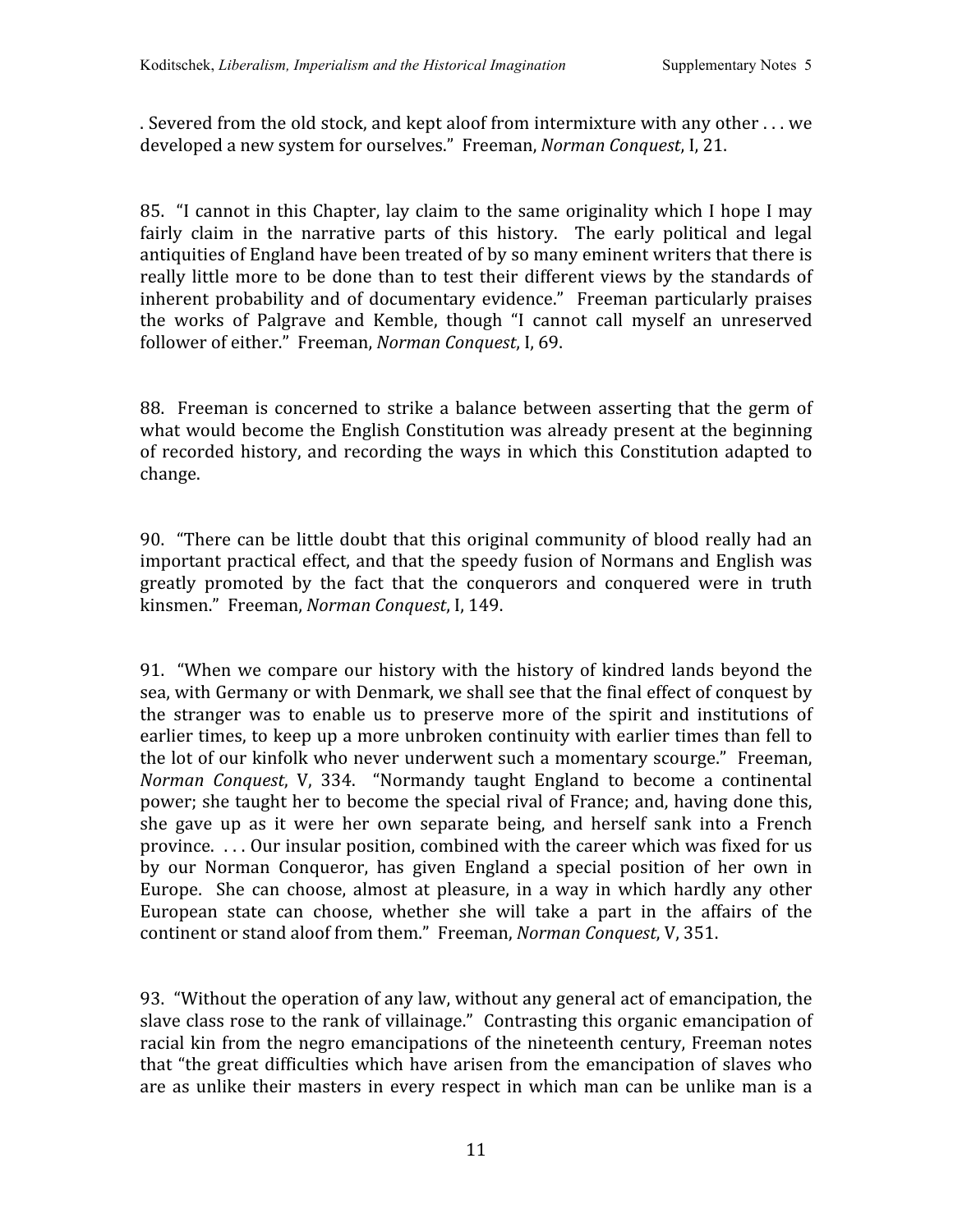difficulty with which Wulfstan and William were not called upon to grapple." Freeman, *Norman
Conquest*,
V,
481.

94. "The
English
people
learned
to
use
and
to
know
its
own
strength,
in
the
process, first of supporting a foreign King against foreign barons, and then of supporting foreign barons against a foreign King. By so doing, it turned both the foreign King and
the
foreign
barons
into
Englishmen."

Freeman, *Norman
Conquest*,
V,
459.

95. "The influences which were at work over all Western Europe . . . would doubtless have gone on working" even under a continued line of Anglo-Saxon kings. "But under foreign rule they worked faster and more fiercely." Freeman, Norman *Conquest*,
V,
504‐5.

96. For
Freeman's
disappointment
at
the
reception
of
his
work,
see
John
Burrow, *A Liberal
Descent:
Victorian
Historians
and
the
English
Past*,
(Cambridge,
1981),
200, 213.

100. While
Freeman
deemed
most
Europeans to
be
substantially
Aryan
in
blood,
he thought they were the products of countless crossings and re-crossings that had left many layers of cultural super-positioning – the residues of many migrating groups. The
small
patches
of
Aryan
purity
that
he
had
discovered
in
the
alpine
fastnesses
of Switzerland seemed to reappear in the late 1870s, when he took up the cause of national liberation for the Greeks, Serbs and Italians. The emotional temperatures of all these crusades were raised in Freeman's mind by the belief that he was defending Aryan cousins who were suffering under the yoke of evil empires; Bonapartist France, multi-national Austro-Hungary, and (worst of all) the perfidious Turk. That modern Greeks or Italians were only dimly related to the ancient Hellenes
and
Romans
was
a
minor
detail
that
did
not
dampen
Freeman's
effusions. Stephens, Life of Freeman, II, 101-70; Burrow, Liberal Descent, 166, 188-92.

104. Although
Freeman
cared
little
for
Britain's
colored
dependencies,
he
was
never an outright opponent of Empire. On
the contrary, he saw imperialism as deeply rooted in English history. Imperial claims had been made by virtually all English monarchs. "Their
sphere
has
gradually
been
enlarged;
as
nearer
dependencies
have been incorporated with the central state, another more distant circle of dependencies has arisen beyond them. Wessex held the supremacy over England; England held it over Great Britain; Great Britain held it over Ireland and a crowd of smaller islands and colonies; the United Kingdom holds it over colonies and dependencies of every kind, from [the Isle of] Man to New Zealand. Since the days of the Roman Commonwealth, no other land has had so large an experience of the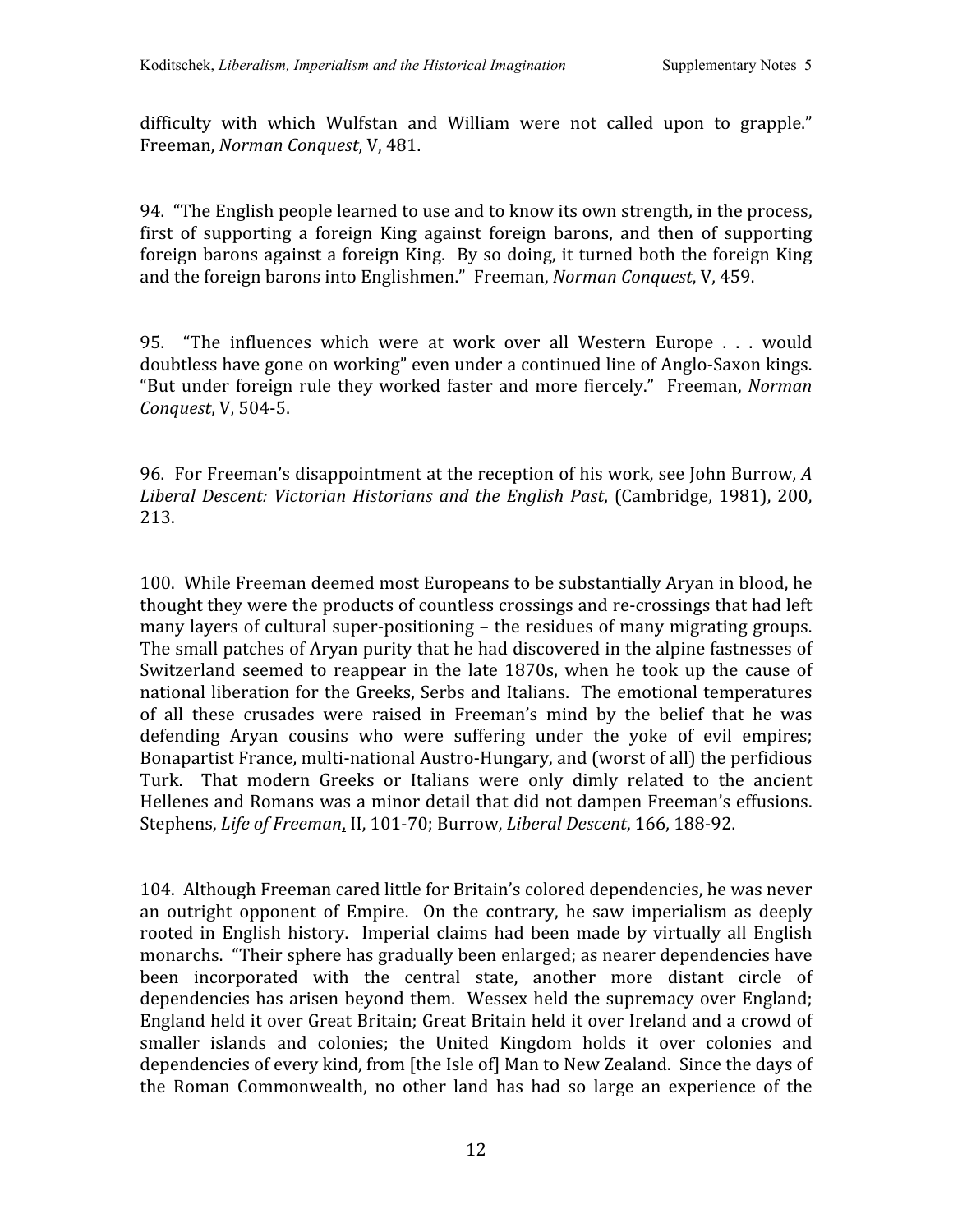relations between a central power and half-incorporated states of various kinds." Freeman, *Norman
Conquest*,
I,
145‐6.

105. Freeman's vitriol, it must be acknowledged, sometimes extended to subjects other than race. Consider the following, for example. "I believe I hate the British army more than any institution in being. . . . In our army every man, officer and private
is
there
by
his
own
choice. He
is
not
consulted
about
that
particular
war;
but he chose
the
man‐slaying
trade,
when
he
might
have chosen some
other, so
he
is, what the conscript or *landwehr* man is not, responsible for being there. I grant this is rather ideal; and as circumstances go I don't rate the responsibility very high, if only they keep quiet. But when they come back strutting and swaggering, talking as if
they
had
done
something
to
be
proud
of
instead
of
ashamed,
I
hold
that
they
make themselves accomplices with the Jew in the murther of the Zulus . . . I don't value skill or bravery, any more than height, strength, or beauty, unless they are used to a good
purpose."

Stephen, *Life
of
Freeman*,
II,
198‐9.

107. In a review of Freeman's *Norman Conquest*, Green criticized the elitist, political bias of that work. "He [Freeman] passes silently by religion, intellect, society. He admires the people gathered in its witan, but he never takes us to the thegn's hall or to
the
peasant's
hut. Of
the
actual
life,
manners,
tastes
of
our
forefathers
the
book tells
us
nothing." J.R.
Green, *Historical
Studies*,
Alice
Stopford
Green
ed.,
(Macmillan, London,
1903),
105.

108. Leslie Stephen described Green's approach to history as an effort "to bring out the unity and continuity of great religious or literary movements or of economic changes, such as the growth of town life." "He had," Stephen continued, "written within a brief compass, nothing less than the first history of England which would enable his countrymen to gain a vivid and continuous perception of the great processes
by
which
the
nation
had
been
built
up,
and
which
had
been
overlooked
or incidentally noticed in the histories which adhere rigidly to sequences of outward political
fact." Leslie
Stephen
ed., *Letters
of
John
Richard
Green*,
(Macmillan,
London, 1901),
211‐2.

112.

Over
the
years,
Alice
Green
became
increasingly
conscious
of
the
importance
of history in the self-conception of a nation. Whenever conquerors have marched in "to depress and subjugate a race," she argued in one of her later writings, "they have slammed the doors" on the history of the subjugated, "and left them alone, spiritless, and forlorn, passed by and forgotten by the Ages, despised of themselves and of their neighbors." Shorn of all possibility of civilization and achievement, this historical erasure of the colonized other became an "immense void," which the imperialists
filled
with
epithets
of
his
backwardness;
"'savage',
'primeval',
'lawless',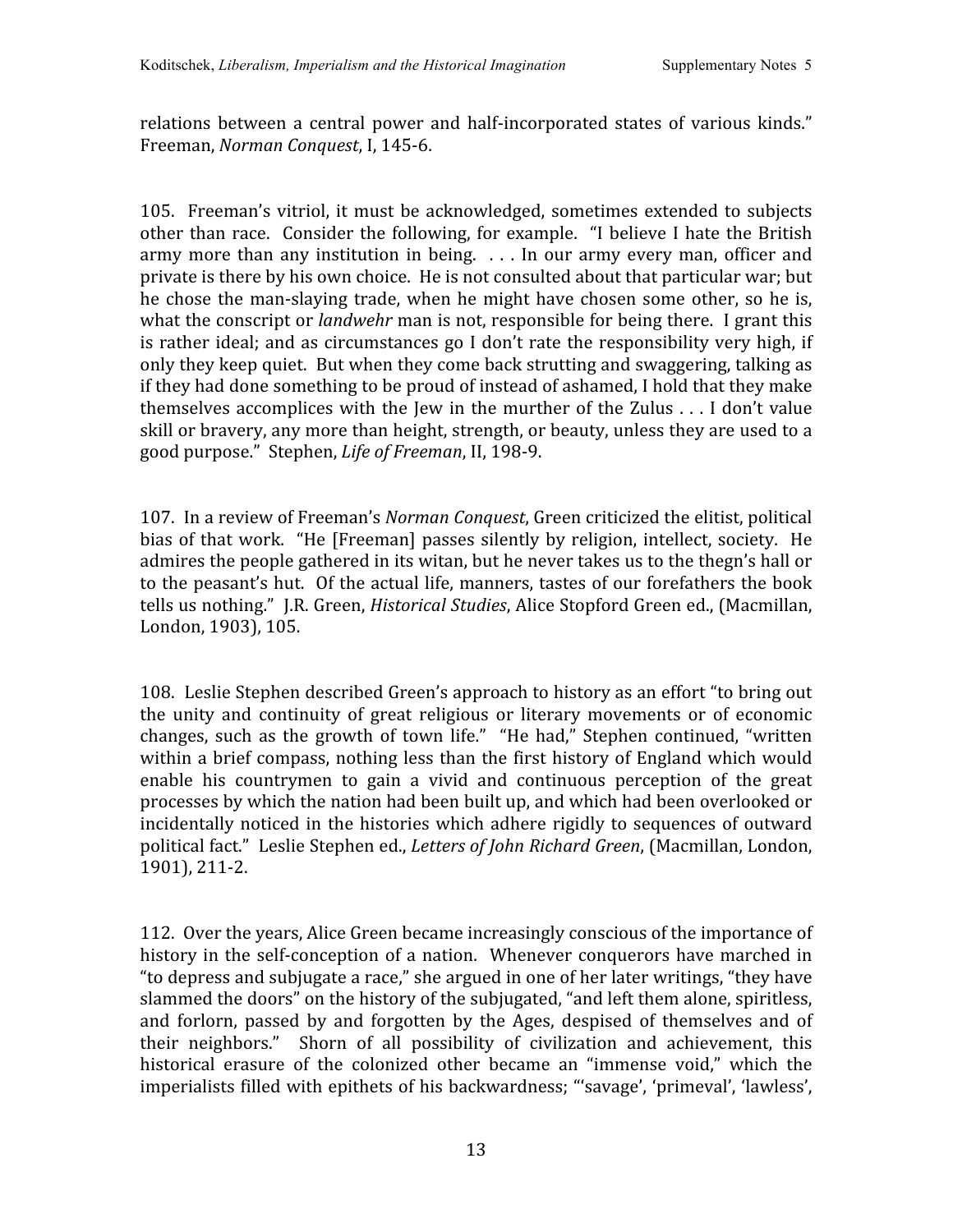'brutish' and the rest." Alice Stopford Green, The Old Irish World, (Gill, Dublin. 1912),
34,
94.

113. A
long
indigenous
tradition
of
education,
poetry
and
learning
was
reinforced by the connection with Spain, Italy, and the Mediterranean centers of Renaissance thought. A
vibrant
international
trade
opened
the
way
to
economic
expansion
based on
a
healthy
foundation
of
fishing,
timber,
linen
and
woolen
production,
as
well
as fine craftsmanship. Even the English colonists who arrived as agents of royal authority, according to Green, quickly adapted to Irish ways, which they infused with their entrepreneurial spirit, thereby quickening the development of towns and trade. Alice Stopford Green, *The Making of Ireland and its Undoing*, (Macmillan, London,
1909),
235‐259.

114. Exactly
why
these
new
imperialists
were
so
much
more
destructive
than
their predecessors
is
a
question
Alice
Green
never
adequately addresses. At
times, she attributes
their
relentlessness
to
a
newfound
spirit
of
capitalism,
at
other
times,
to the
cupidity
of
the
King
(Henry
VIII)
and
the
Tudor
state. Conspicuously
absent
is any discussion of the role of religion, or the paradox that the most ruthless of seventeenth century Ireland's ethnic cleansers were often the most aggressive promoters
of
English
liberty.

Green, *Making
and
Undoing*,
360‐494.

115. It would be interesting to explore the relationship between John and Alice Green in more detail, since it was unclear whether his premature death forestalled a historiographical rupture that would have sent them in opposite directions, or whether they would have coalesced into another distinguished husband/wife partnership on the order of the Hammonds or the Webbs. At the age of twenty-two, John enumerated for his friend Boyd Dawkins, the qualities that he anticipated in an ideal wife. "Some quiet, demure little party,,, who will never invade my study or pop in on my musings with some vapid suggestion to visit the Blinks or some bothering inquiry about papering and painting. Some one who won't talk of her love, or expect demonstrations in return, but whose love will be like sunshine, cheering and warming and comforting, and lighting up all the corners of one's morbid temperament. Some one who can decipher my horrible scrawl and copy my manuscripts for the printer. Some one who can pet our little ones without spoiling them, who will care for me without overcaring for me, who will be charitable without any anxiety for the niggers of Timbuctoo." Stephen, *Letters of Green*, 31-3. Getting more than he bargained for with Alice seems to have pleased Green, and he grew
ever
more
dependent
on
her
as
his
health
declined. Indeed,
"he
was
so
much pleased with her notes that he promoted her to co-operate in his own task," presumably
writing.
Stephen, *Letters
of
Green*,
396. After
Green's
death,
Alice
took control of his manuscripts, and engaged in an extensive correspondence with Stubbs, before striking out on her own into the much less charted waters of Irish history. W.H. Hutton ed., *Letters of William Stubbs*, (London, 1904), 190-1, 193-5,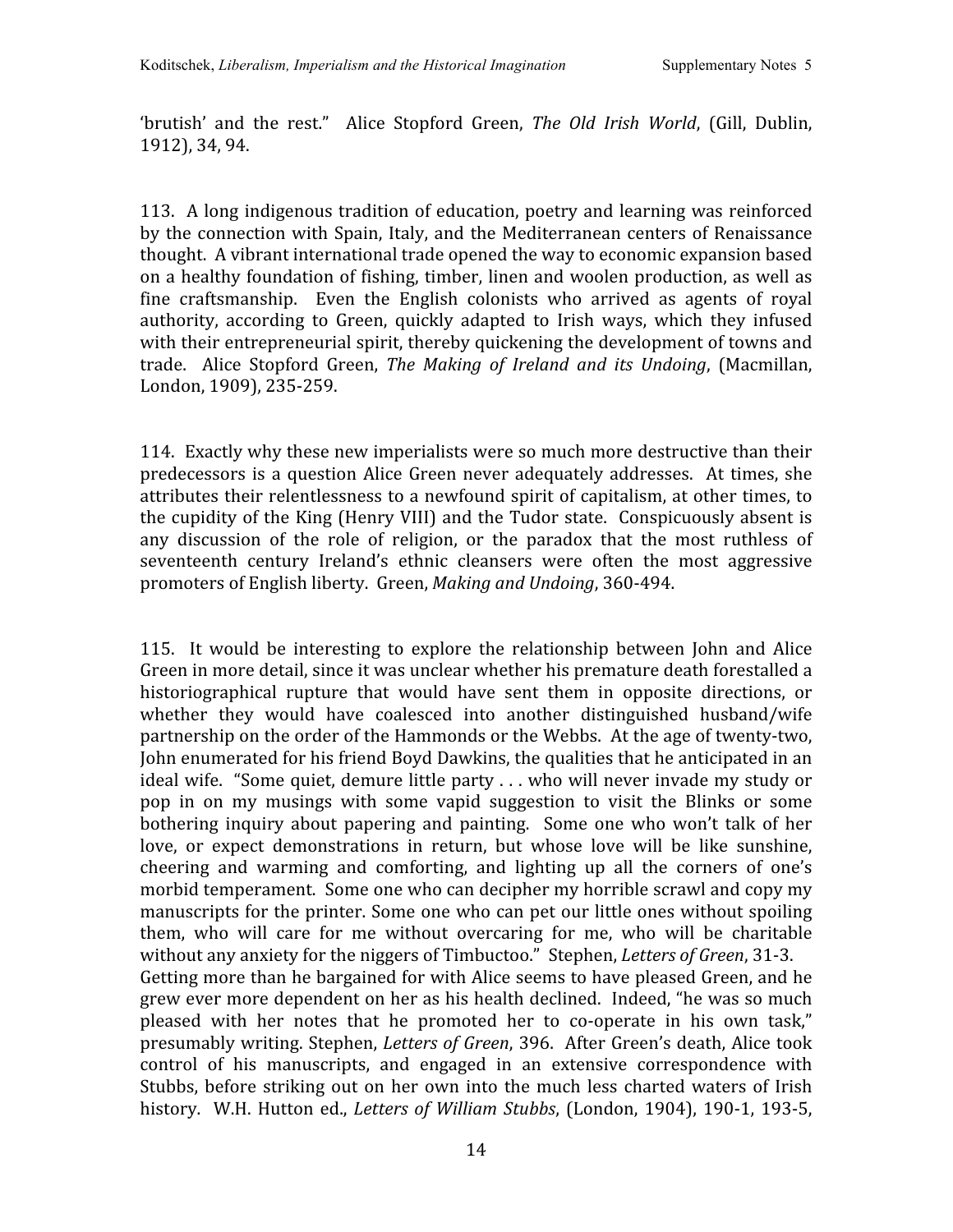275. Still, it does not augur entirely well for the scenario of collaboration to learn that
John
Green
had
once
contemplated
writing
a
history
of
Ireland,
but
"abandoned the idea because the continuous record of misery and misgovernment was too painful
to
contemplate."

Stephen, *Letters
of
Green*,
391.

118. "The
study
of
modern and
medieval
history
is
.
.
. the
process
of
the
acquisition of at once a stock of facts, the ignorance of which unfits a man from playing the very humblest part of citizen. ... Scarcely a single movement now visible in the current of
modern
affairs
but
can
be
traced
back
with
some
distinctness
to
its
origin
in
the early middle ages." William Stubbs, Seventeen Lectures on the Study of Medieval and Modern History, (Oxford, 1887) 2, 17. Similarly, "the study of medieval history, that is of the ages in which the things that are precious to us were rooted and sprang up, but had not yet entered into the phases in which controversy is most bitter or in which political questions of the day are most directly engaged, has always seemed to me
to
furnish
very
good
training." Stubbs, *Seventeen
Lectures*,
108‐9. Finally,
"We try to train the judgment by investigating causes, effects, ideas and results, rights and wrongs in a subject sufficiently akin to modern life to engage lively feeling and yet sufficiently apart from it to prevent party views from being predominant." Stubbs, *Seventeen
Lectures*,
238‐9.

119. "It was not my work to make men Whigs or Tories, but to do my best having Whigs and Tories . . . to make the Whigs good sensible Whigs, and the Tories good and
sensible
Tories."

Stubbs, *Seventeen
Lectures*,
35.

120. "Independently of the agency of the church," Stubbs asserted, "I can see no general progress of the kind in the world's history at all, nothing whatever that entitles us to regard the most advanced portion of mankind as representative of the whole race, the majority of nations and ages lying outside the sphere of the assumed process
of
the
second." Yet
Stubbs
clearly
believed
that
the
history
of
England
was exceptional, worthy of study both because it was essential to English identity, and because it was the history of progress, at least over the *longue durée*. "The history of our country is in one way of looking at it the history of ourselves; it is the history of our
mind
and
body
– of
our
soul
and
spirit
also
– for
it
tells
how
our
fathers
before us
became
what
they
were,
and
how
our
ways
depart
from
or
resemble
theirs
– how they won the liberties in which we have grown to be what we are - how they received and modified and handed down to us the inheritance of the old time before them – how the true history of a people is the history of its laws and institutions, more especially of its manners; and manners, as we know, maketh man." William Stubbs, *Lectures
on
Early
English
History*,
(London,
1906)
1,
195.

121. "In working through the history of our own country, we should come, no doubt, upon many lines of inquiry as to institutions that have long been obsolete,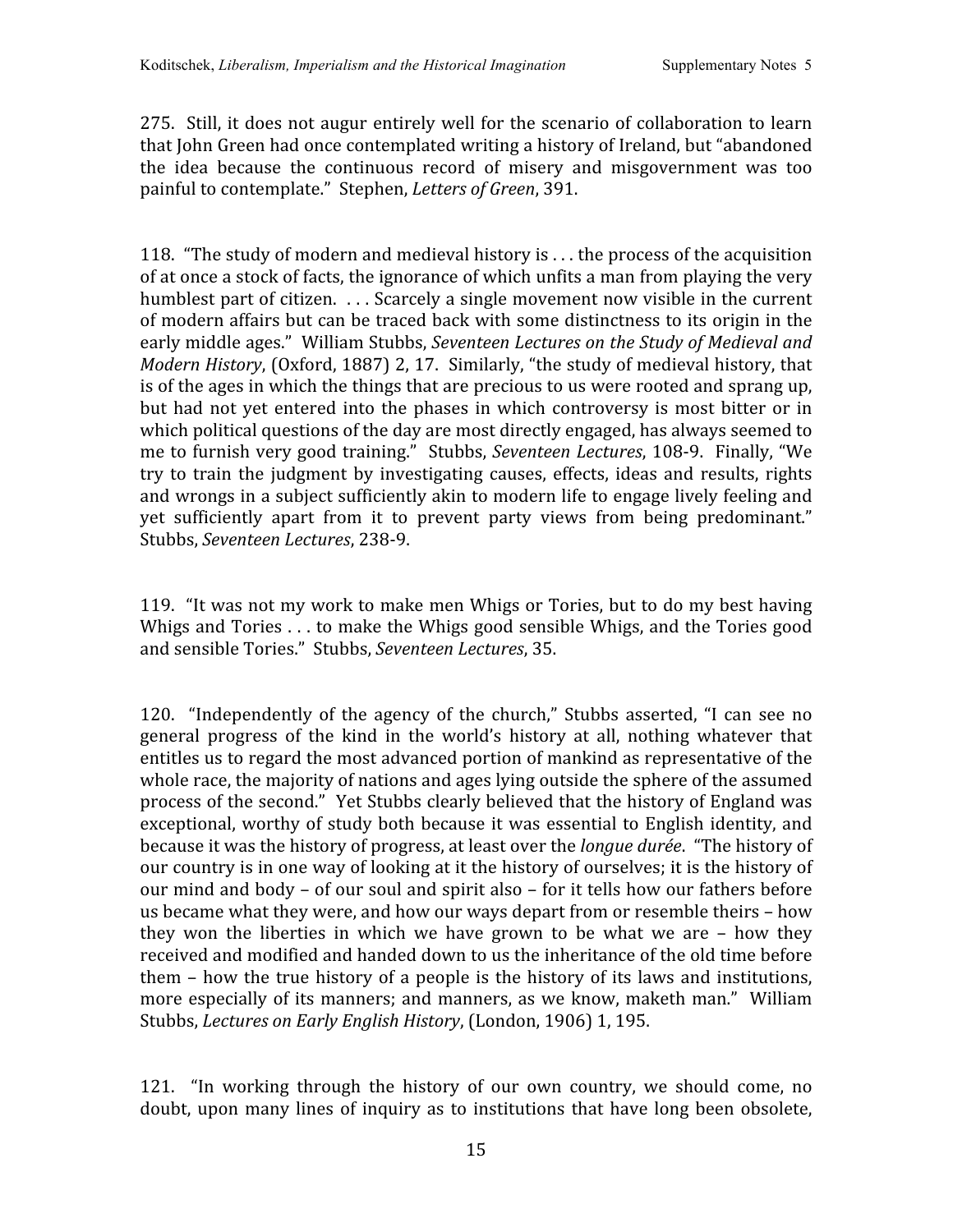and influences that have no direct representative among the influences of the day; we shall trace the progress of extinct families, and the growth and disuse of wornout fashions of thought, dress and manners; but without such reading we cannot trace the origin of existing influences and institutions with anything like an appreciation of their proportion and relation to national life.  $\ldots$  The tree that has stood for centuries bears to the microscopic investigator marks of every winter that has passed over it; it has not cast aside one dead leaf or rotten branch which would not, had it remained, have made the tree something different from what it has become."

Stubbs, *Seventeen
Lectures*,
118.

122. In
a
letter
to
Freeman,
dated
November
8,
1857
Stubbs
wrote,
"Have
you
seen Buckle on Civilization, volume I? There are to be ten. I do not believe in the Philosophy of History, and so do not believe in Buckle. I fear you will make me out a heretic indeed after such a confession." Stubbs, Letters, 41-2. In his Constitutional History, Stubbs showed that he had thought the matter through more carefully, and did not so much object to theory in history as to its application in a unilateral or one dimensional way. "No theory or principle works in isolation," he avowed. "The most logical conclusions from the truest principles are practically false, unless in drawing them allowance is made for the counter‐working of other principles, equally true in theory and equally dependent for practical truth on co-ordination with the first." Stubbs, *Constitutional History*, I, 32. "We cannot study history without generalisation," he concluded in his *Early English History*, "but it is a great and
fatal
error
to
depend
on
such
generalisations
as
a
perfect
and
sufficient
reading of
history,
still
more
to
exalt
them
into
laws,
into
necessary
conditions
of
the
moral government of the world." Stubbs, *Early English History*, 195. It was indeed, by establishing the proper relationship between the general and the particular that History could be made genuinely scientific. The historian's method was "like that of the astronomer who, when from calculating the perturbations and so on of the heavenly bodies he has inferred the existence of a hitherto unknown planet." It would then be a moment of triumph when on "some bright evening and with a new improved
glass
he
discovers
the
real
planet
of
which
he
had
been
thinking,
and
sees in it not only a great new fact of science, but a proof of the correctness of his computations,
a
substantial
reward
for
his
efforts." Stubbs, *Seventeen
Lectures*,
91, 93,
105.

123. "History repeats itself we know, parallels and cycles recur, the speculative mind can evaluate the curve in which political progress moves, trace the contortions of
the
unruly spiral,
and
eschew
a
cusp
as
a
historic
anomaly. But
the
dealings
of human wills, in countless combinations, and circumstances which no theory can ever exhaustively calculate, are not the field for dogmatic assumption or speculative classification."

Stubbs, *Seventeen
Lectures,*104.